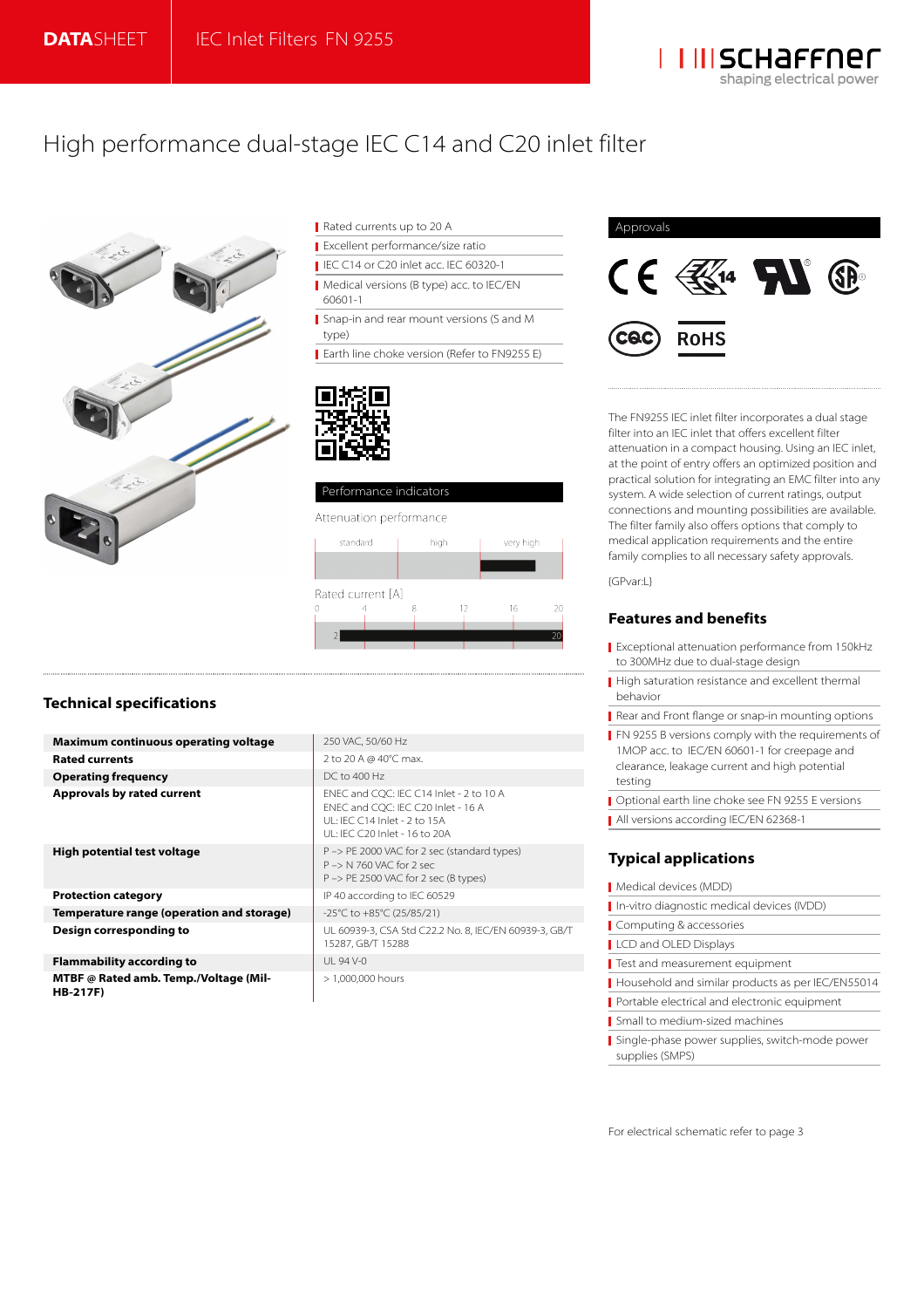# **Filter selection table**

| <b>Filter</b>  | <b>Rated current</b> | Leakage current* |           | Inductance     | Capacitance      |      | Resistor     | Input       | Output      |       | Weight |     |
|----------------|----------------------|------------------|-----------|----------------|------------------|------|--------------|-------------|-------------|-------|--------|-----|
|                | @ 40°C               | @ 250 VAC/50 Hz  | L1        | L <sub>2</sub> | Cx<br>Cy1<br>Cy2 |      | R            | connections | connections |       |        |     |
|                |                      | (@120 VAC/60 Hz) |           |                |                  |      |              |             |             |       | $***$  |     |
|                | [A]                  | [mA]             | $[m$ $H]$ | [µH]           | [ <b>µF</b> ]    | [nF] | [nF]         | $[k\Omega]$ |             | 山     | ┻      | [g] |
| FN 9255 x-2-   | 2                    | 0.45(0.26)       | 4.8       | 18             | 0.1              | 2.2  |              |             | C14         | $-06$ | $-07$  | 52  |
| FN 9255 x-4-   | 4                    | 0.45(0.26)       | 2.1       | 18             | 0.1              | 2.2  |              |             | C14         | $-06$ | $-07$  | 52  |
| FN 9255 x-6-   | 6                    | 0.45(0.26)       | 0.9       | 18             | 0.1              | 2.2  |              |             | C14         | $-06$ | $-07$  | 52  |
| FN 9255 x-10-  | 10                   | 0.45(0.26)       | 0.2       | 18             | 0.1              | 2.2  |              |             | C14         | $-06$ | $-07$  | 54  |
| FN 9255 x-15-  | 15                   | 0.45(0.26)       | 0.13      | 8              | 0.1              | 2.2  | $\mathbf{1}$ |             | C14         | $-06$ | $-07$  | 54  |
| FN 9255 x-16-  | 16                   | 0.45(0.26)       | 0.3       | 0.7            | 0.1              | 2.2  |              |             | C20         | $-06$ | $-07$  | 130 |
| FN 9255 x-20-  | 20                   | 0.45(0.26)       | 0.3       | 0.7            | 0.1              | 2.2  |              |             | C20         | $-06$ | $-07$  | 130 |
| FN 9255 xB-2-  | $\overline{2}$       |                  | 4.8       | 18             | 0.1              |      |              | 1000        | C14         | $-06$ | $-07$  | 52  |
|                |                      |                  |           | 18             |                  |      |              |             | C14         | $-06$ | $-07$  |     |
| FN 9255 xB-4-  | 4                    |                  | 2.1       |                | 0.1              |      |              | 1000        |             |       |        | 52  |
| FN 9255 xB-6-  | 6                    |                  | 0.9       | 18             | 0.1              |      |              | 1000        | C14         | $-06$ | $-07$  | 52  |
| FN 9255 xB-10- | 10                   |                  | 0.2       | 18             | 0.1              |      |              | 1000        | C14         | $-06$ | $-07$  | 54  |
| FN 9255 xB-15- | 15                   |                  | 0.13      | 8              | 0.1              |      |              | 1000        | C14         | $-06$ | $-07$  | 54  |
| FN 9255 xB-16- | 16                   |                  | 0.3       | 0.7            | 0.1              |      |              | 1000        | C20         | $-06$ | $-07$  | 130 |
| FN 9255 xB-20- | 20                   |                  | 0.3       | 0.7            | 0.1              |      |              | 1000        | C20         | $-06$ | $-07$  | 130 |
|                |                      |                  |           |                |                  |      |              |             |             |       |        |     |

Test conditions: 25°C±2°C; Measuring frequency for Inductance: 1 kHz; 50 mV;

Tolerances: Inductance: +50%, -30%; Capacitance: ±25%; Resistor: ±15%; For mechanical tolerances refer to mechanical data section.

\*\* Maximum leakage under normal operating conditions (acc. to IEC60939-3). Note: if the neutral line is interrupted, worst case leakage could reach twice this level.

\*\* Standard length is 100 mm

| FN 9255 wx -yy--(zz) | Blank:<br>20: | Snap-in range for S version only<br>Snap-in range 0.7 to 1.5 mm<br>Snap-in range 1.5 to 2.2 mm              |
|----------------------|---------------|-------------------------------------------------------------------------------------------------------------|
|                      | 06:<br>07:    | Faston 6.3 x 0.8 mm (spade/soldering)<br>Wire leads                                                         |
|                      | 2 to 20:      | Rated current                                                                                               |
|                      | Blank:        | Standard version                                                                                            |
|                      | $B$ :         | Without Y-capacitors, with discharge resistors (Medical Version)                                            |
|                      | Blank:<br>M:  | Standard housing with mounting flanges (front mount)<br>Standard housing with mounting flanges (rear mount) |
|                      | S:            | Snap-in version, snapper on vertical side                                                                   |

For example: FN 9255 MB-15-06 - FN 9255 dual stage IEC inlet with rear mount flanges, medical version, 15A rated current and fast-on terminals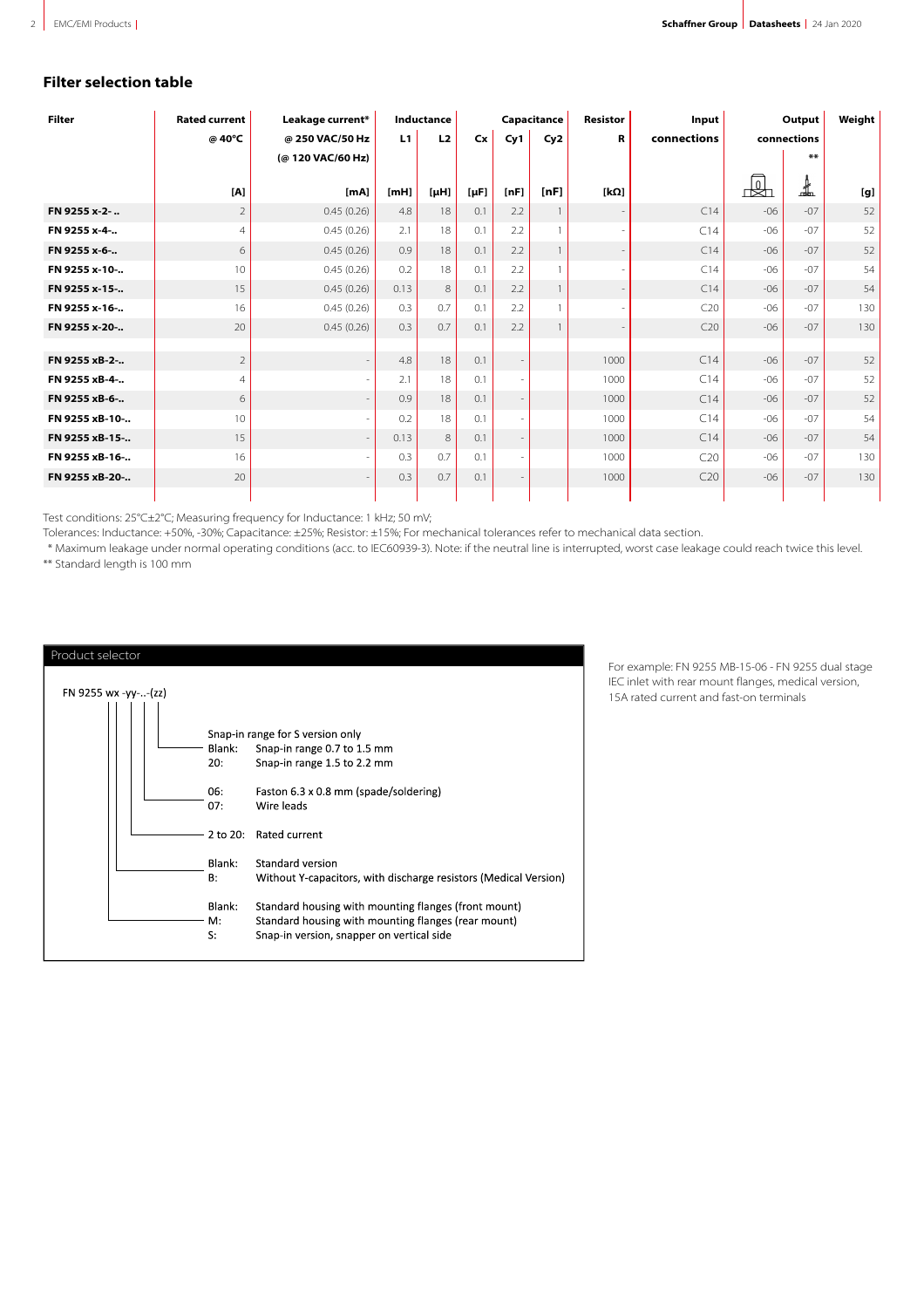# **Detailed electrical schematic**



# **Typical filter attenuation**

Per CISPR 17

symmetrical 50 Ω/50 Ω - Differential Mode (DM)

asymmetrical 50 Ω/50 Ω - Common Mode (CM)

2 A (Standard Type) 2 A (B Type) 2 A (B Type) 4 A (Standard Type) 4 A (Standard Type) 4 A (B Type)

dB

 $\begin{array}{c} 70 \\ 60 \end{array}$ 

50

 $^{40}$ 

 $30$ 

 $\overline{20}$ 

 $\overline{10}$ 

 $\overline{1}$ 





15 A (Standard Type) 15 A (B Type)























16 A (Standard Type) 16 A (B Type) 20 A (Standard Type) 20 A (B Type)





dB

6 A (Standard Type) 6 A (B Type) 10 A (Standard Type) 10 A (B Type)

dB  $70$  $60$  $\overline{50}$  $^{40}$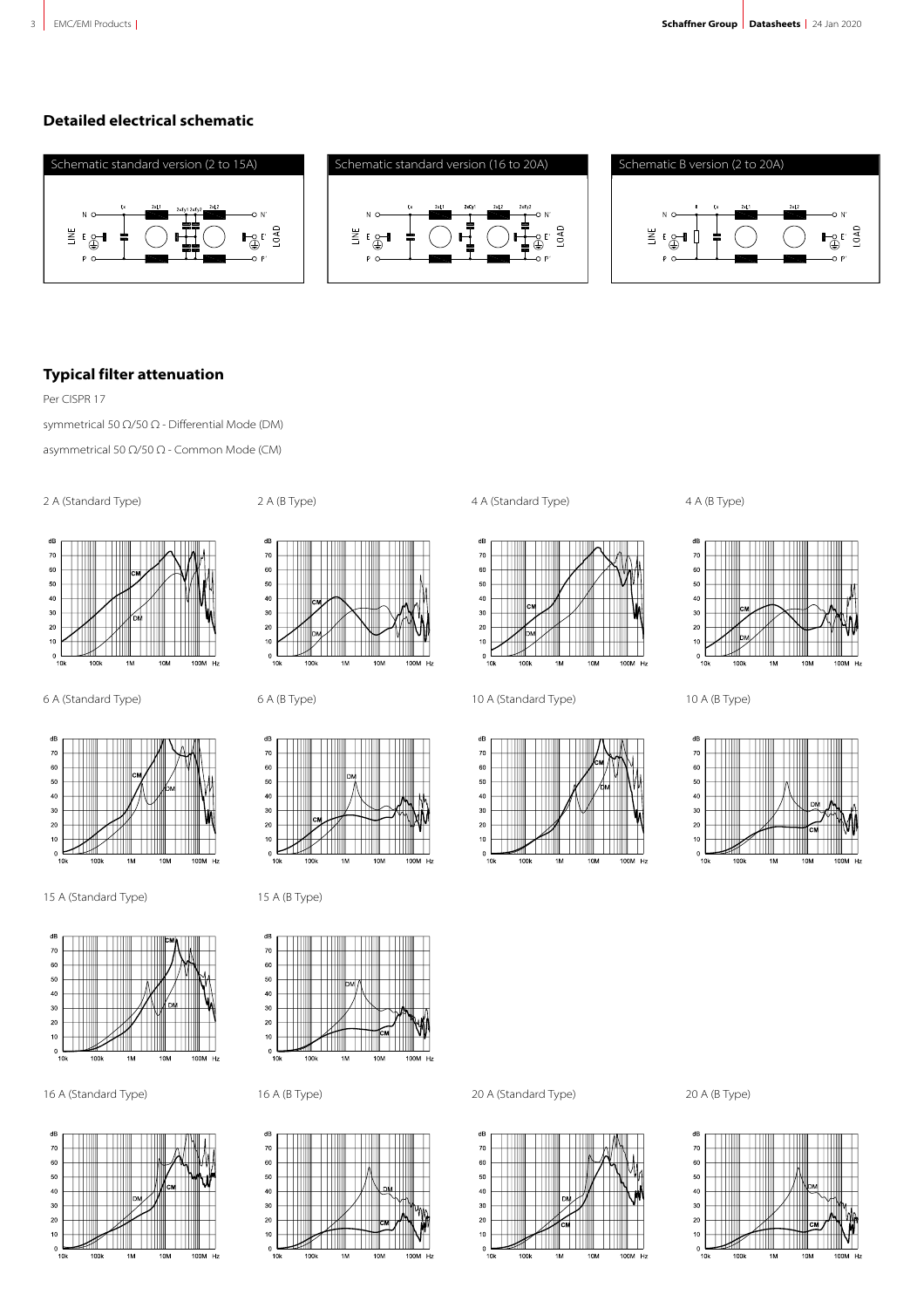# **Mechanical data**

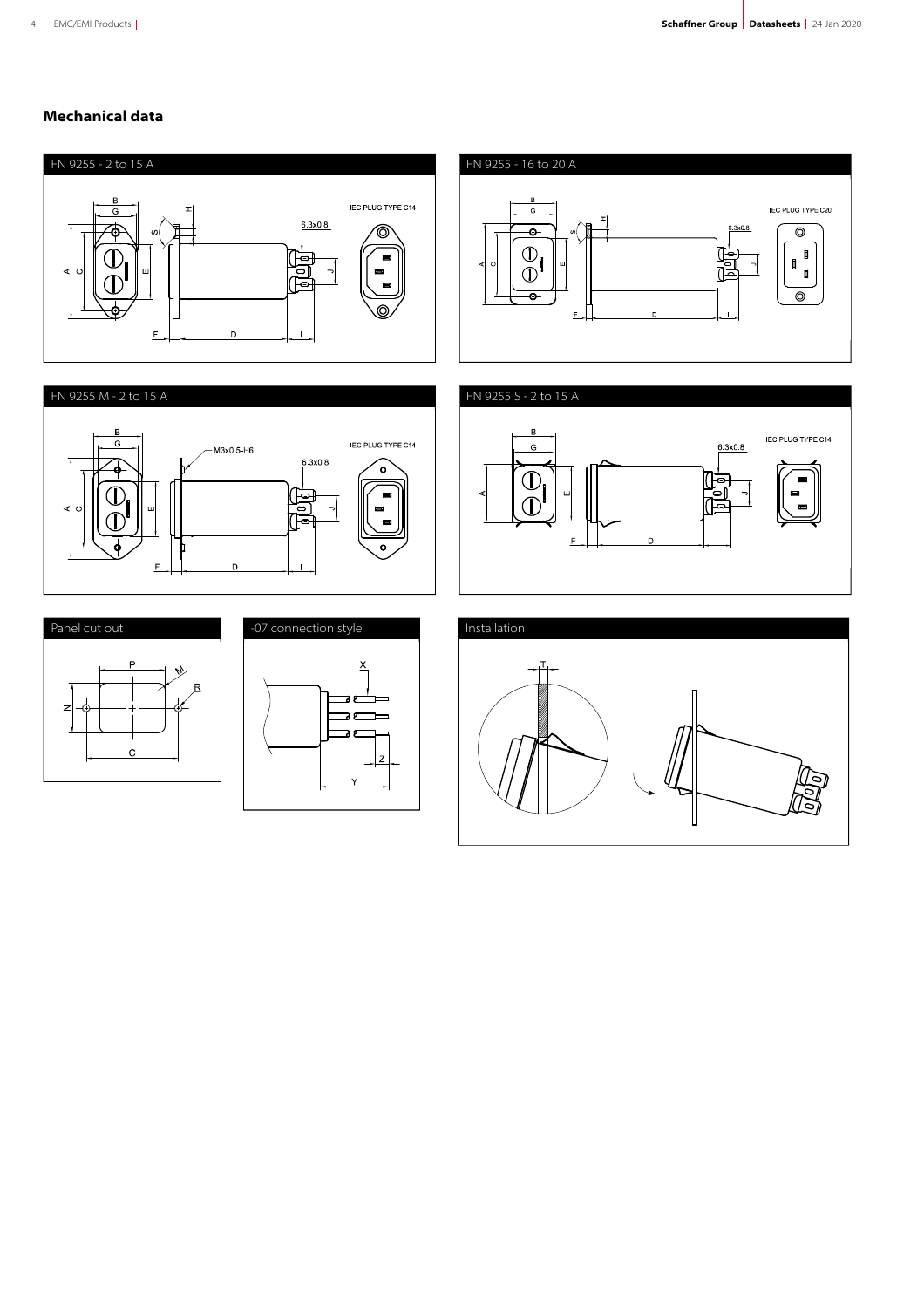# **Dimensions**

|              | FN 9255                 |                   | FN 9255 M               | FN 9255 S               |
|--------------|-------------------------|-------------------|-------------------------|-------------------------|
|              | 2 to 15A                | 16 to 20A         |                         |                         |
| A            | 48                      | 53                | 51.85                   | 29.9                    |
| $\mathbf B$  | 22.4                    | 30                | 25                      | 22.4                    |
| $\mathsf{C}$ | $40\pm0.2$              | $42 + 0.2$        | $40\pm0.2$              | $\sim$                  |
| D            | $-06: 54.5, -07: 52.5$  | 82                | $-06: 54.5, -07: 52.5$  | $-06: 54.5, -07: 52.5$  |
| E            | $28.1 \pm 0.3$          | 34.6±0.3          | $28.1 \pm 0.3$          | $28.1 \pm 0.3$          |
| F            | $5.8 + 0.2$             | $3.9 \pm 0.2$     | $5.8 \pm 0.2$           | $5.8 \pm 0.2$           |
| G            | $20.6 \pm 0.3$          | 26.7±0.3          | $20.6 \pm 0.3$          | $20.6 \pm 0.3$          |
| H            | $\varnothing$ 3.3       | $\varnothing$ 3.5 | M3                      | M3                      |
| $\mathbf{I}$ | $14 \pm 0.5$            | $14 \pm 0.5$      | $14 \pm 0.5$            | $14 \pm 0.5$            |
| $\mathbf{J}$ | 13.3                    | 13.3              | 13.3                    | 13.3                    |
| M            | $R \leq 3$              | $R \leq 3$        | $R \leq 1$              | $R \leq 1$              |
| $\mathbf N$  | $21.5 + 0.5/-0$         | $27.1 + 0.2/-0$   | $22.9 + 0.2/-0$         | $21.0 + 0.1/-0$         |
| P            | $28.5 + 0.5/-0$         | $34.9 + 0.2/-0$   | $30.4 + 0.2/-0$         | $29.5 + 0.1/-0$         |
| $R^*$        | M3                      | M3                | Ø3.4                    | $\varnothing$ 3.4       |
| S.           | $90^{\circ}$            | $90^{\circ}$      |                         |                         |
| T            |                         |                   |                         | $1.5 - 2.2$             |
| $\mathbf{x}$ | AWG 18<br>(>6A: AWG 16) | AWG 14            | AWG 18<br>(>6A: AWG 16) | AWG 18<br>(>6A: AWG 16) |
| Y            | $100\pm5$               | $100\pm5$         | $100\pm5$               | $100\pm5$               |
| z            | 6                       | 6                 | 6                       | 6                       |

\*\*Recommended torque for M3 (90° countersunk flat head) is 0.5 Nm

All dimensions in mm; 1 inch = 25.4 mm For values without dedicated tolerances ISO 2768-m/EN 22768-m applies.

Please visit [www.schaffner.com](https://www.schaffner.com) to find more details on connectors.